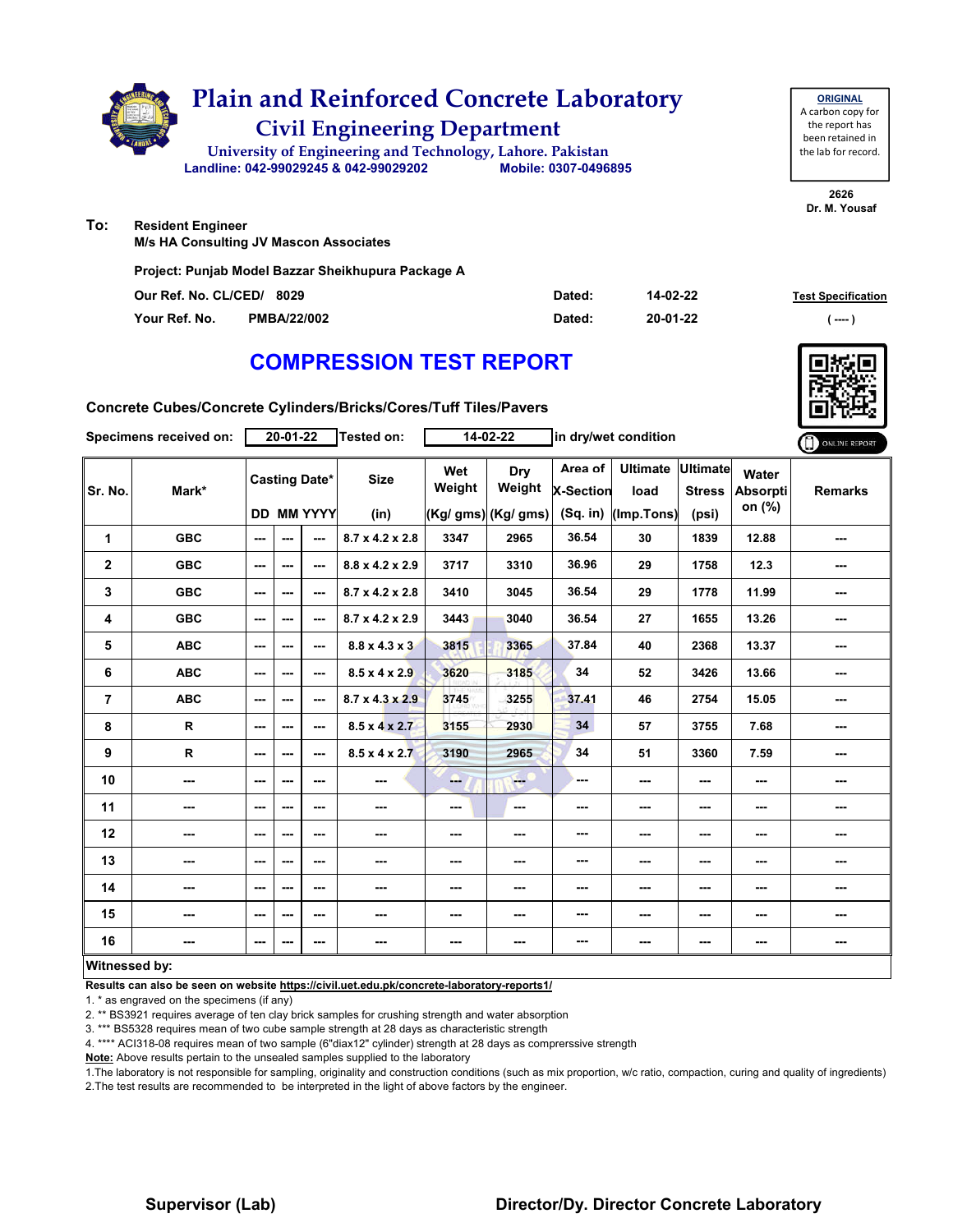

| <b>ORIGINAL</b>     |
|---------------------|
| A carbon copy for   |
| the report has      |
| been retained in    |
| the lab for record. |
|                     |

**2689 Dr. M. Yousaf**

**Test Specification** 

**To: Mr. Ahtesham Ali (Purchase Officer) Riaz Textile Mills (Pvt.) Ltd.**

| Project: Riaz Textile Mills (Pvt.) Ltd. |        |          |                      |
|-----------------------------------------|--------|----------|----------------------|
| Our Ref. No. CL/CED/ 8030               | Dated: | 14-02-22 | <b>Test Specific</b> |
| Your Ref. No.<br>Nil                    | Dated: | 03-02-22 | $---$                |

## **COMPRESSION TEST REPORT**

**Concrete Cubes/Concrete Cylinders/Bricks/Cores/Tuff Tiles/Pavers**

| Specimens received on:  |                          | 03-02-22               |                          |                                    | Tested on:               | $11-02-22$    |                                             | in dry/wet condition                      |                                       |                                           |                             | ONLINE REPORT  |
|-------------------------|--------------------------|------------------------|--------------------------|------------------------------------|--------------------------|---------------|---------------------------------------------|-------------------------------------------|---------------------------------------|-------------------------------------------|-----------------------------|----------------|
| Sr. No.                 | Mark*                    |                        |                          | <b>Casting Date*</b><br>DD MM YYYY | <b>Size</b><br>(in)      | Wet<br>Weight | <b>Dry</b><br>Weight<br>(Kg/ gms) (Kg/ gms) | Area of<br><b>X-Section</b><br>$(Sq.$ in) | <b>Ultimate</b><br>load<br>(Imp.Tons) | <b>Ultimate</b><br><b>Stress</b><br>(psi) | Water<br>Absorpti<br>on (%) | <b>Remarks</b> |
| $\mathbf{1}$            | <b>Uni-block Grey</b>    | $\sim$ $\sim$          | $-$                      | $- - -$                            | 2.3 Thick                | ---           | 3495                                        | 37.45                                     | 143                                   | 8553                                      | $-$                         | ---            |
| $\overline{\mathbf{2}}$ | <b>Uni-block Grey</b>    | $\sim$ $\sim$          | $\sim$ $\sim$            | $\sim$ $\sim$                      | 2.3 Thick                | ---           | 3410                                        | 37.45                                     | 142                                   | 8493                                      | ---                         | ---            |
| 3                       | <b>Uni-block Grey</b>    | $\sim$                 | $\sim$                   | $\sim$ $\sim$                      | 2.3 Thick                | ---           | 3605                                        | 37.45                                     | 150                                   | 8972                                      | $\sim$                      | ---            |
| 4                       | $\overline{\phantom{a}}$ | $\sim$                 | ---                      | $\overline{\phantom{a}}$           | ---                      | ---           | ---                                         | ---                                       | ---                                   | ---                                       | ---                         | ---            |
| 5                       | $\overline{\phantom{a}}$ | $\sim$ $\sim$          | ---                      | $\sim$ $\sim$                      | $\overline{\phantom{a}}$ | ---           | $-$                                         | $\overline{\phantom{a}}$                  | ---                                   | $\overline{\phantom{a}}$                  | ---                         | ---            |
| 6                       | ---                      | $\sim$ $\sim$          | $\overline{\phantom{a}}$ | $\overline{\phantom{a}}$           | ---                      | ---           | ---                                         | $\sim$                                    | ---                                   | ---                                       | ---                         | ---            |
| 7                       | $\overline{\phantom{a}}$ | $\sim$                 | $\overline{\phantom{a}}$ | $\overline{\phantom{a}}$           | $-1$                     | posts.        | ---                                         | <b>College</b>                            | ---                                   | ---                                       | ---                         | ---            |
| 8                       | ---                      | $\sim$ $\sim$          | ---                      | $\sim$ $\sim$                      | ---                      | ---           | ---                                         | $\qquad \qquad \cdots$                    | ---                                   | ---                                       | $\sim$                      | ---            |
| 9                       | ---                      | $\sim$ $\sim$          | ---                      | $\sim$ $\sim$                      | $\overline{\phantom{a}}$ | <b>House</b>  | ---                                         | $\overline{\phantom{a}}$                  | ---                                   | ---                                       | ---                         | ---            |
| 10                      | $\overline{\phantom{a}}$ | $\sim$ $\sim$          | $\overline{\phantom{a}}$ | $\overline{\phantom{a}}$           | $\overline{\phantom{a}}$ | --            | $-$                                         | ---                                       | ---                                   | $\overline{\phantom{a}}$                  | ---                         | ---            |
| 11                      | $\cdots$                 | $\sim$ $\sim$          | ---                      | ---                                | ---                      | ---           | $\sim$                                      | ---                                       | ---                                   | ---                                       | ---                         | ---            |
| 12                      | ---                      | $- - -$                | ---                      | ---                                | ---                      | ---           | ---                                         | $\overline{\phantom{a}}$                  | ---                                   | ---                                       | $\sim$ $\sim$               | ---            |
| 13                      | $\overline{\phantom{a}}$ | $\sim$ $\sim$          | ---                      | ---                                | ---                      | ---           | $\sim$ $\sim$                               | $\overline{\phantom{a}}$                  | ---                                   | ---                                       | $\sim$                      | ---            |
| 14                      | $\overline{\phantom{a}}$ | $\sim$ $\sim$          | $\overline{\phantom{a}}$ | $\sim$ $\sim$                      | ---                      | ---           | ---                                         | ---                                       | ---                                   | ---                                       | ---                         | ---            |
| 15                      | ---                      | $\qquad \qquad \cdots$ | ---                      | $--$                               | ---                      | ---           | ---                                         | $\overline{\phantom{a}}$                  | ---                                   | ---                                       | ---                         | ---            |
| 16                      | $-$                      | $\sim$ $\sim$          | ---                      | ---                                | ---                      | ---           | $\sim$                                      | ---                                       | ---                                   | ---                                       | $\sim$                      | ---            |
| Witnessed by:           |                          |                        |                          |                                    |                          |               |                                             |                                           |                                       |                                           |                             |                |

**Results can also be seen on website https://civil.uet.edu.pk/concrete-laboratory-reports1/**

1. \* as engraved on the specimens (if any)

2. \*\* BS3921 requires average of ten clay brick samples for crushing strength and water absorption

3. \*\*\* BS5328 requires mean of two cube sample strength at 28 days as characteristic strength

4. \*\*\*\* ACI318-08 requires mean of two sample (6"diax12" cylinder) strength at 28 days as comprerssive strength

**Note:** Above results pertain to the unsealed samples supplied to the laboratory

1.The laboratory is not responsible for sampling, originality and construction conditions (such as mix proportion, w/c ratio, compaction, curing and quality of ingredients) 2.The test results are recommended to be interpreted in the light of above factors by the engineer.

### **Supervisor (Lab) Director/Dy. Director Concrete Laboratory**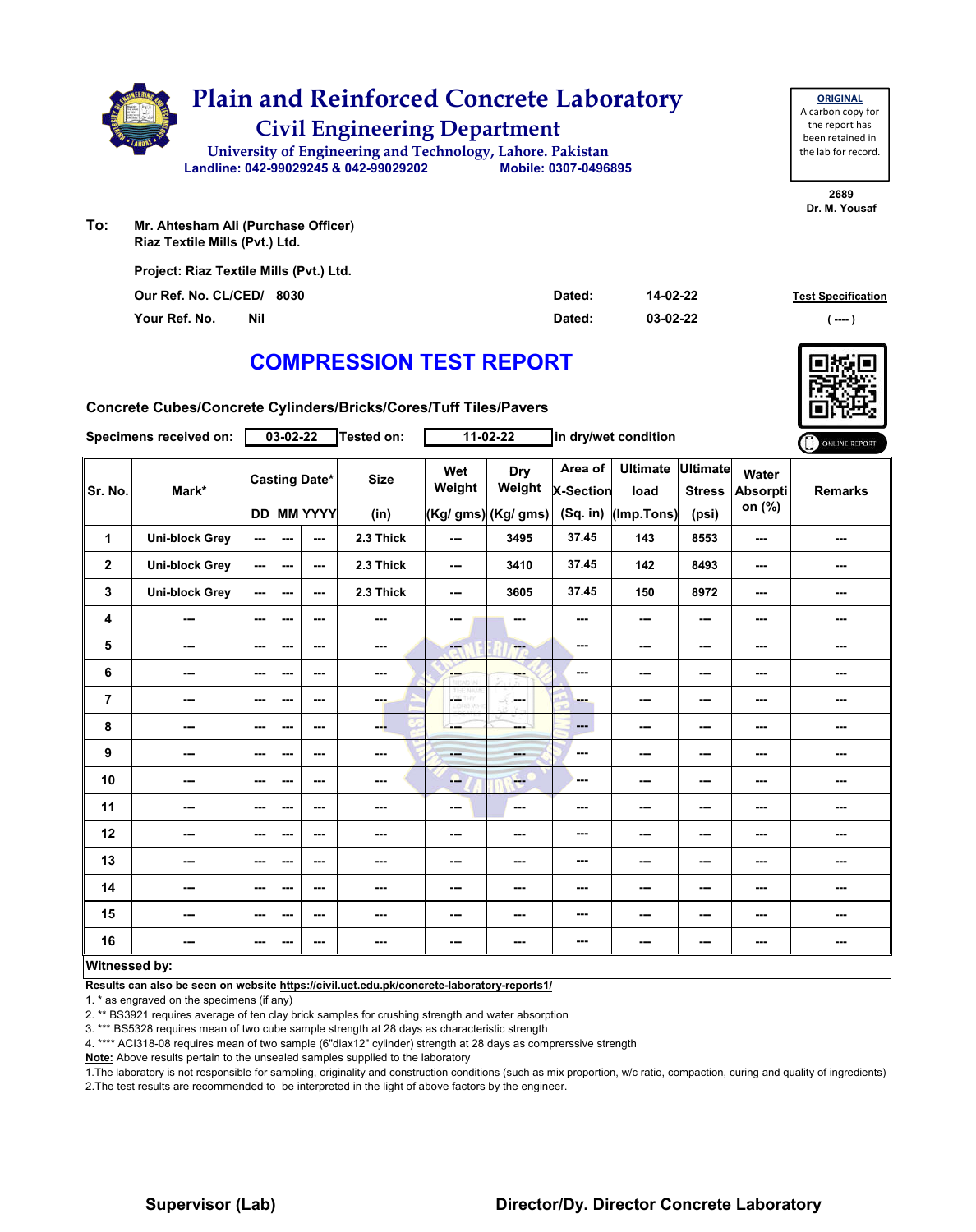

**Your Ref. No. 1817/C Dated: ( BS 3921\*\* )**

### **COMPRESSION TEST REPORT**

**Concrete Cubes/Concrete Cylinders/Bricks/Cores/Tuff Tiles/Pavers**

| Specimens received on: |          |                          | $12 - 01 - 22$ |                                           | Tested on:                  | $09 - 02 - 22$ |                                      | in dry/wet condition                      |                                       |                                    |                                    | ONLINE REPORT  |
|------------------------|----------|--------------------------|----------------|-------------------------------------------|-----------------------------|----------------|--------------------------------------|-------------------------------------------|---------------------------------------|------------------------------------|------------------------------------|----------------|
| Sr. No.                | Mark*    |                          |                | <b>Casting Date*</b><br><b>DD MM YYYY</b> | <b>Size</b><br>(in)         | Wet<br>Weight  | Dry<br>Weight<br>(Kg/ gms) (Kg/ gms) | Area of<br><b>X-Section</b><br>$(Sq.$ in) | <b>Ultimate</b><br>load<br>(Imp.Tons) | Ultimate<br><b>Stress</b><br>(psi) | Water<br><b>Absorpti</b><br>on (%) | <b>Remarks</b> |
| 1                      | 7UP      | ---                      | ---            | $\overline{a}$                            | $8.8 \times 4.3 \times 3$   | 3610           | 3200                                 | 37.84                                     | 51                                    | 3019                               | 12.81                              | ---            |
| $\mathbf{2}$           | 7UP      | $\cdots$                 | ---            | $\sim$ $\sim$                             | $8.8 \times 4.4 \times 3$   | 3830           | 3370                                 | 38.72                                     | 47                                    | 2719                               | 13.65                              | ---            |
| 3                      | 7UP      | $\sim$                   | ---            | $\sim$ $\sim$                             | $8.9 \times 4.3 \times 3$   | 3735           | 3350                                 | 38.27                                     | 51                                    | 2985                               | 11.49                              | ---            |
| 4                      | 7UP      | $--$                     | ---            | $\sim$ $\sim$                             | $8.8 \times 4.3 \times 2.8$ | 3645           | 3235                                 | 37.84                                     | 53                                    | 3137                               | 12.67                              | ---            |
| 5                      | 7UP      | $\overline{\phantom{a}}$ | $--$           | $\sim$ $\sim$                             | $8.9 \times 4.4 \times 3.1$ | 3860           | 3430                                 | 39.16                                     | 53                                    | 3032                               | 12.54                              | ---            |
| 6                      | 7UP      | $--$                     | ---            | $\sim$ $\sim$                             | $8.9 \times 4.3 \times 3$   | 3705           | 3310                                 | 38.27                                     | 47                                    | 2751                               | 11.93                              | ---            |
| $\overline{7}$         | ---      | $\overline{\phantom{a}}$ | ---            | $\sim$ $\sim$                             | man.                        | <b>GETHY</b>   | ---                                  | <b>Barnet</b>                             | ---                                   | ---                                | ---                                | ---            |
| 8                      | ---      | $\sim$                   | ---            | $\sim$ $\sim$                             | --                          | ---            | ---                                  | $\overline{\phantom{a}}$                  | ---                                   | ---                                | ---                                | ---            |
| 9                      | ---      | $--$                     | ---            | $\overline{\phantom{a}}$                  | $\sim$                      | ---            | ---                                  | ---                                       | ---                                   | ---                                | ---                                | ---            |
| 10                     | ---      | $--$                     | ---            | ---                                       | ---                         | щ.             | <b>Company</b>                       | ---                                       | ---                                   | ---                                | ---                                | ---            |
| 11                     | ---      | $-$                      | ---            | $\sim$ $\sim$                             | $\sim$ $\sim$               | ---            | ---                                  | ---                                       | ---                                   | $\overline{\phantom{a}}$           | ---                                | ---            |
| 12                     | $\cdots$ | ---                      | ---            | $\overline{\phantom{a}}$                  | $\sim$                      | ---            | ---                                  | ---                                       | ---                                   | ---                                | ---                                | ---            |
| 13                     | ---      | ---                      | ---            | ---                                       | ---                         | ---            | ---                                  | ---                                       | ---                                   | ---                                |                                    | ---            |
| 14                     | ---      | $\overline{\phantom{a}}$ | ---            | $\sim$ $\sim$                             | $\sim$                      | ---            | $\sim$                               | ---                                       | ---                                   | $\overline{\phantom{a}}$           | ---                                | ---            |
| 15                     | ---      | ---                      | ---            | $\sim$ $\sim$                             | $\sim$                      | ---            | ---                                  | ---                                       | ---                                   | ---                                | ---                                | ---            |
| 16                     | ---      | ---                      | ---            | ---                                       | ---                         | ---            | ---                                  | ---                                       | ---                                   | ---                                | ---                                | ---            |
| Witnessed by:          |          |                          |                |                                           |                             |                |                                      |                                           |                                       |                                    |                                    |                |

#### **Witnessed by:**

**Results can also be seen on website https://civil.uet.edu.pk/concrete-laboratory-reports1/**

1. \* as engraved on the specimens (if any)

2. \*\* BS3921 requires average of ten clay brick samples for crushing strength and water absorption

3. \*\*\* BS5328 requires mean of two cube sample strength at 28 days as characteristic strength

4. \*\*\*\* ACI318-08 requires mean of two sample (6"diax12" cylinder) strength at 28 days as comprerssive strength

**Note:** Above results pertain to the unsealed samples supplied to the laboratory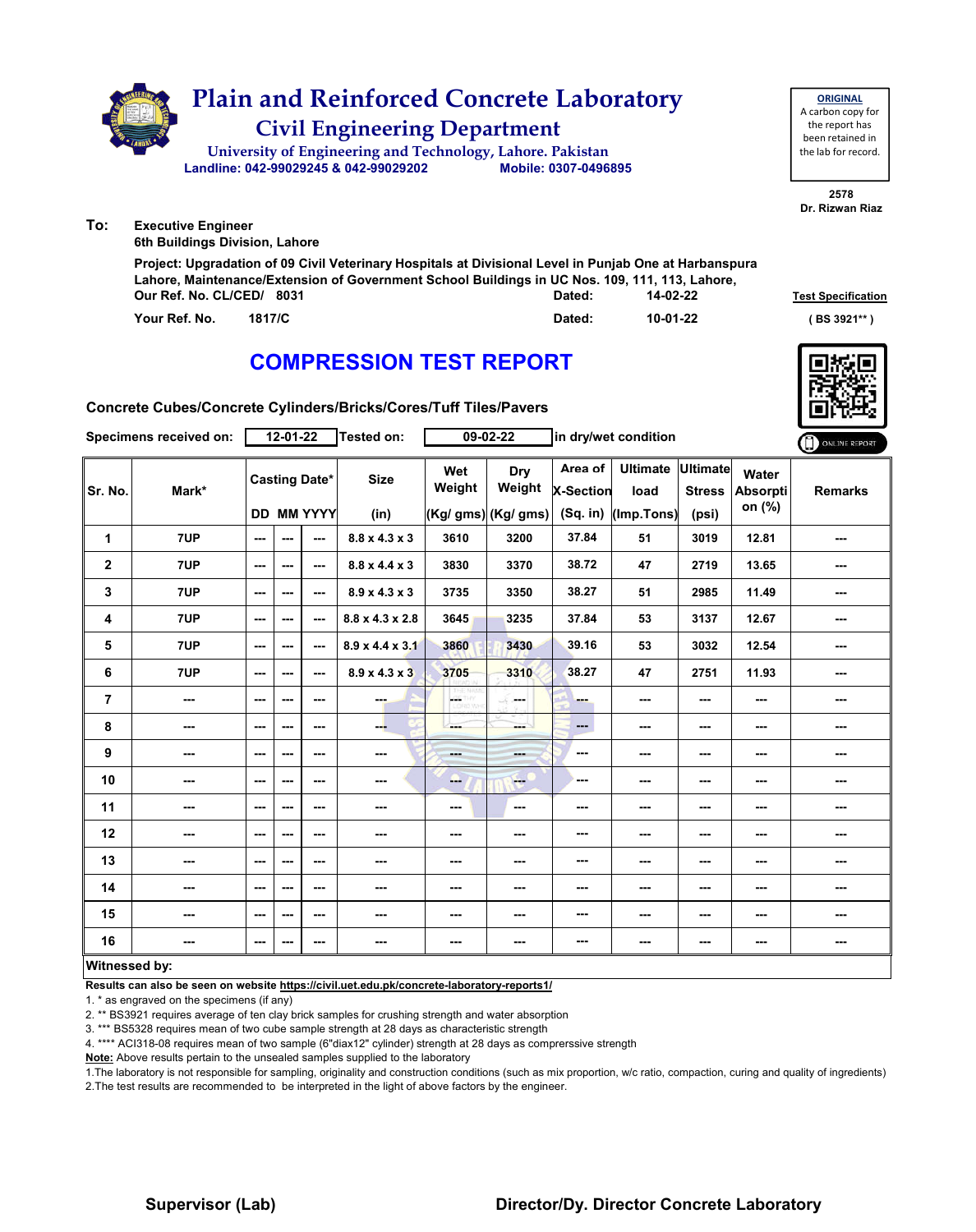

**Our Ref. No. CL/CED/ Dated: Test Specification 8032 Your Ref. No. 2164/21 Dated: ( ---- ) 14-02-22 18-12-21 Project: Construction of Girls School Building at Sadhoki Lahore in NA-135 District Lahore (ADP No.163 for 2021-22)**

## **COMPRESSION TEST REPORT**

**Concrete Cubes/Concrete Cylinders/Bricks/Cores/Tuff Tiles/Pavers**

| Specimens received on: |           |               | 18-01-22 |                                           | <b>Tested on:</b>           |                          | 10-02-22                             | in dry/wet condition                    |                                       |                                           |                             | ONLINE REPORT  |
|------------------------|-----------|---------------|----------|-------------------------------------------|-----------------------------|--------------------------|--------------------------------------|-----------------------------------------|---------------------------------------|-------------------------------------------|-----------------------------|----------------|
| Sr. No.                | Mark*     |               |          | <b>Casting Date*</b><br><b>DD MM YYYY</b> | <b>Size</b><br>(in)         | Wet<br>Weight            | Dry<br>Weight<br>(Kg/ gms) (Kg/ gms) | Area of<br><b>X-Section</b><br>(Sq. in) | <b>Ultimate</b><br>load<br>(Imp.Tons) | <b>Ultimate</b><br><b>Stress</b><br>(psi) | Water<br>Absorpti<br>on (%) | <b>Remarks</b> |
| 1                      | <b>MA</b> | ---           | ---      | $\sim$ $\sim$                             | $8.8 \times 4.3 \times 3$   | $\overline{\phantom{a}}$ | 3355                                 | 37.84                                   | 60                                    | 3552                                      | ---                         | ---            |
| $\mathbf 2$            | <b>MA</b> | ---           | ---      | $--$                                      | $8.9 \times 4.4 \times 2.9$ | $\overline{\phantom{a}}$ | 3340                                 | 39.16                                   | 50                                    | 2860                                      | ---                         | ---            |
| 3                      | <b>MA</b> | $- - -$       | ---      | $\overline{a}$                            | $8.9 \times 4.3 \times 3$   | ---                      | 3390                                 | 38.27                                   | 33                                    | 1932                                      | ---                         | ---            |
| 4                      | <b>S4</b> | ---           | ---      | ---                                       | 8.8 x 4.3 x 2.9             | ---                      | 3410                                 | 37.84                                   | 46                                    | 2723                                      | ---                         | ---            |
| 5                      | <b>S4</b> | $\sim$ $\sim$ | ---      | ---                                       | $8.8 \times 4.3 \times 3$   | m.                       | 3635                                 | 37.84                                   | 48                                    | 2841                                      | ---                         | ---            |
| 6                      | <b>S4</b> | ---           | ---      | $- - -$                                   | $8.8 \times 4.3 \times 3.1$ | <b>Albert</b>            | 3705                                 | 37.84                                   | 46                                    | 2723                                      | ---                         | ---            |
| $\overline{7}$         | ---       | $--$          | ---      | ---                                       | ena.                        | CETHY<br>LORD WH         | in mar                               | ---                                     | ---                                   | ---                                       | ---                         | ---            |
| 8                      | ---       | $\sim$ $\sim$ | ---      | $--$                                      | --                          | ---                      | ---                                  | ---                                     | ---                                   | ---                                       | ---                         | ---            |
| 9                      | ---       | ---           | ---      | $--$                                      | $\cdots$                    | ---                      | ---                                  | ---                                     | ---                                   | ---                                       | ---                         | ---            |
| 10                     | ---       | $--$          | ---      | ---                                       | ---                         | --                       | <b>Free</b>                          | ---                                     | ---                                   | ---                                       | ---                         | ---            |
| 11                     | ---       | $--$          | ---      | ---                                       | ---                         | ---                      | $\sim$                               | ---                                     | ---                                   | ---                                       | ---                         | ---            |
| 12                     | ---       | ---           | ---      | $--$                                      | ---                         | ---                      | ---                                  | ---                                     | ---                                   | ---                                       | ---                         | ---            |
| 13                     | ---       | ---           | ---      | ---                                       | ---                         | ---                      | ---                                  | ---                                     | ---                                   | ---                                       | ---                         |                |
| 14                     | ---       | ---           | ---      | $- - -$                                   | ---                         | ---                      | ---                                  | ---                                     | ---                                   | ---                                       | ---                         | ---            |
| 15                     | ---       | ---           | ---      | $--$                                      | $\sim$                      | ---                      | ---                                  | ---                                     | ---                                   | ---                                       | ---                         | ---            |
| 16                     | ---       | ---           | ---      | ---                                       | ---                         | ---                      | ---                                  | ---                                     | ---                                   | ---                                       | ---                         | ---            |
| Witnessed hy           |           |               |          |                                           |                             |                          |                                      |                                         |                                       |                                           |                             |                |

### **Witnessed by:**

**Results can also be seen on website https://civil.uet.edu.pk/concrete-laboratory-reports1/**

1. \* as engraved on the specimens (if any)

2. \*\* BS3921 requires average of ten clay brick samples for crushing strength and water absorption

3. \*\*\* BS5328 requires mean of two cube sample strength at 28 days as characteristic strength

4. \*\*\*\* ACI318-08 requires mean of two sample (6"diax12" cylinder) strength at 28 days as comprerssive strength

**Note:** Above results pertain to the unsealed samples supplied to the laboratory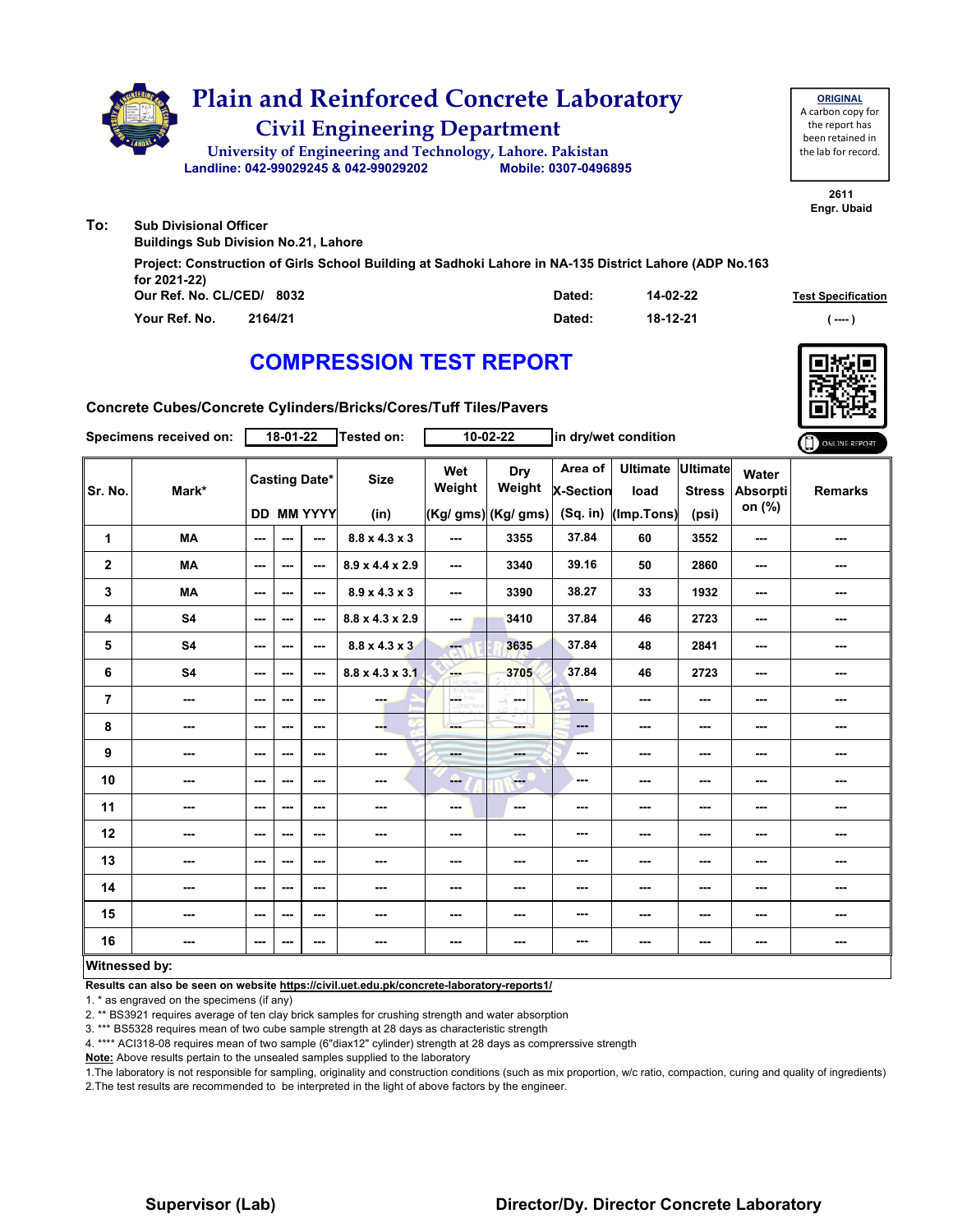

| <b>ORIGINAL</b>     |  |  |  |  |  |  |  |
|---------------------|--|--|--|--|--|--|--|
| A carbon copy for   |  |  |  |  |  |  |  |
| the report has      |  |  |  |  |  |  |  |
| been retained in    |  |  |  |  |  |  |  |
| the lab for record. |  |  |  |  |  |  |  |

**2695 Dr. Umbreen**

**To: Deputy Director Engg. (Sec I & II, Package-I, LOLMTP, LDA, Lahore) Lahore Development Authority, Lahore**

**Project: Construction of TMA Office, Shalamar Town, Lahore Orange Line Metro Train Project (Package-I)**

| Our Ref. No. CL/CED/ 8033 |                        | Dated: | 14-02-22 | <b>Test Specification</b> |
|---------------------------|------------------------|--------|----------|---------------------------|
| Your Ref. No.             | DD/PKG-I/LOLMTP/LDA/13 | Dated: | 02-02-22 | <b>ASTM C39</b> 1         |

### **COMPRESSION TEST REPORT**



**Concrete Cubes/Concrete Cylinders/Bricks/Cores/Tuff Tiles/Pavers**

|                         | <b>Specimens received on:</b> |      | 03-02-22                 |                   | Tested on:  |                          | 10-02-22             |                      | in dry/wet condition      |               |                          | ONLINE REPORT  |
|-------------------------|-------------------------------|------|--------------------------|-------------------|-------------|--------------------------|----------------------|----------------------|---------------------------|---------------|--------------------------|----------------|
| Sr. No.                 | Mark*                         |      | <b>Casting Date*</b>     |                   | <b>Size</b> | Wet<br>Weight            | Dry<br>Weight        | Area of<br>X-Section | Ultimate Ultimate<br>load | <b>Stress</b> | Water<br><b>Absorpti</b> | <b>Remarks</b> |
|                         |                               |      |                          | <b>DD MM YYYY</b> | (in)        |                          | $(Kg/gms)$ (Kg/ gms) | (Sq. in)             | (Imp.Tons)                | (psi)         | on (%)                   |                |
| 1                       | Uni-block Grey-80<br>mm       | ---  | $\overline{\phantom{a}}$ | ---               | 3.1 Thick   | $\overline{\phantom{a}}$ | 4560                 | 37.95                | 176                       | 10388         | $\sim$                   |                |
| $\overline{\mathbf{2}}$ | Uni-block Grey-80<br>mm.      | ---  | $\sim$ $\sim$            | ---               | 3.1 Thick   | $--$                     | 4520                 | 37.95                | 158                       | 9326          | $\sim$                   | ---            |
| 3                       | Uni-block Grey-80<br>mm       | ---  | $- - -$                  | ---               | 3.1 Thick   | ---                      | 4780                 | 37.95                | 140                       | 8264          | $\sim$                   | ---            |
| 4                       | Uni-block Red-80<br>mm        | ---  | $\sim$ $\sim$            | $- - -$           | 3.1 Thick   | $\overline{\phantom{a}}$ | 4515                 | 37.95                | 158                       | 9326          | $- - -$                  | ---            |
| 5                       | Uni-block Red-80<br>mm        | ---  | ---                      | $- - -$           | 3.1 Thick   | ---                      | 4575                 | 37.95                | 153                       | 9031          | $\sim$                   | ---            |
| 6                       | Uni-block Red-80<br>mm        | ---  | $- - -$                  | $- - -$           | 3.1 Thick   | --                       | 4465                 | 37.95                | 143                       | 8441          | $\sim$ $\sim$            | ---            |
| $\overline{7}$          | ---                           | ---  | $\sim$ $\sim$            | $--$              | ---         | HS.<br>W                 | ---                  | ---                  | ---                       | ---           | $\sim$                   | ---            |
| 8                       | ---                           | ---  | $\sim$ $\sim$            | $--$              | --          | ---                      | ---                  | ---                  | ---                       | $\sim$ $\sim$ | ---                      | ---            |
| 9                       | ---                           | ---  | $\overline{\phantom{a}}$ | $--$              | ---         | ---                      | ---                  | ---                  | ---                       | ---           | ---                      | ---            |
| 10                      | ---                           | ---  | $\sim$ $\sim$            | $- - -$           | ---         | --                       | ---                  | ---                  | ---                       | ---           | ---                      | ---            |
| 11                      | ---                           | $--$ | $\sim$                   | ---               | ---         | ---                      | ---                  | ---                  | ---                       | ---           | ---                      | ---            |
| 12                      | ---                           | ---  | ---                      | ---               | ---         | ---                      | ---                  | ---                  | ---                       | ---           | ---                      | ---            |
| 13                      | ---                           | ---  | $\sim$ $\sim$            | $--$              | ---         | ---                      | ---                  | ---                  | ---                       | ---           | ---                      | ---            |
| 14                      | ---                           | ---  | $\sim$ $\sim$            | $--$              | ---         | ---                      | ---                  | ---                  | ---                       | ---           | ---                      | ---            |
| 15                      | ---                           | $--$ | ---                      | $--$              | ---         | $\sim$                   | ---                  | ---                  | ---                       | ---           | ---                      | ---            |
| 16                      | ---                           | ---  | ---                      | ---               | ---         | ---                      | ---                  | ---                  | ---                       | $\sim$ $\sim$ | $\sim$ $\sim$            | ---            |
|                         | Witnessed by: Nil             |      |                          |                   |             |                          |                      |                      |                           |               |                          |                |

### **Witnessed by: Nil**

**Results can also be seen on website https://civil.uet.edu.pk/concrete-laboratory-reports1/**

1. \* as engraved on the specimens (if any)

2. \*\* BS3921 requires average of ten clay brick samples for crushing strength and water absorption

3. \*\*\* BS5328 requires mean of two cube sample strength at 28 days as characteristic strength

4. \*\*\*\* ACI318-08 requires mean of two sample (6"diax12" cylinder) strength at 28 days as comprerssive strength

**Note:** Above results pertain to the unsealed samples supplied to the laboratory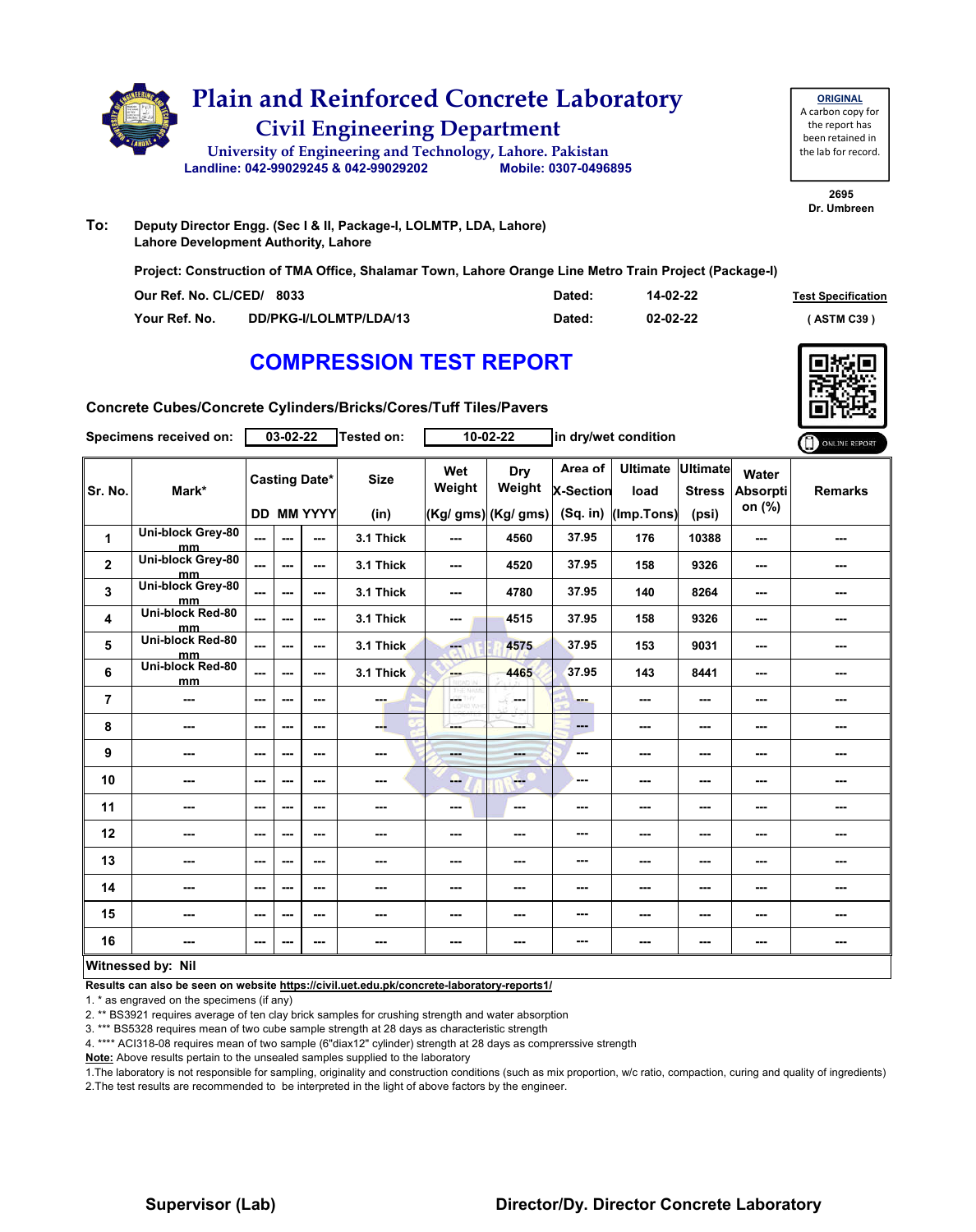

**ORIGINAL** A carbon copy for the report has been retained in the lab for record.

> **2684 Engr. Ubaid**

**To: Sub Divisional Officer**

**Buildings Sub Division Shahkot**

**Project: Provision of Missing Facilities at GGPS Punj Muraba Tehsil Shahkot District Nankana Sahib**

| Our Ref. No. CL/CED/ 8034 |          | Dated: | 14-02-22 | <b>Test Specification</b> |
|---------------------------|----------|--------|----------|---------------------------|
| Your Ref. No.             | 2598/Skt | Dated: | 21-12-21 | BS 3921**                 |

## **COMPRESSION TEST REPORT**

**Concrete Cubes/Concrete Cylinders/Bricks/Cores/Tuff Tiles/Pavers**

|                      | Specimens received on: |                          | $02 - 01 - 22$ |                                           | <b>Tested on:</b>           |               | $10 - 02 - 22$       |                                    | in dry/wet condition                  |                                  |                                    | ONLINE REPORT  |
|----------------------|------------------------|--------------------------|----------------|-------------------------------------------|-----------------------------|---------------|----------------------|------------------------------------|---------------------------------------|----------------------------------|------------------------------------|----------------|
| Sr. No.              | Mark*                  |                          |                | <b>Casting Date*</b><br><b>DD MM YYYY</b> | <b>Size</b>                 | Wet<br>Weight | <b>Dry</b><br>Weight | Area of<br>X-Section<br>$(Sq.$ in) | <b>Ultimate</b><br>load<br>(Imp.Tons) | <b>Ultimate</b><br><b>Stress</b> | Water<br><b>Absorpti</b><br>on (%) | <b>Remarks</b> |
|                      |                        |                          |                |                                           | (in)                        |               | (Kg/ gms) (Kg/ gms)  |                                    |                                       | (psi)                            |                                    |                |
| $\mathbf{1}$         | 11                     | ---                      | ---            | ---                                       | $8.8 \times 4.3 \times 2.9$ | ---           | 3270                 | 37.84                              | 48                                    | 2841                             | ---                                | ---            |
| $\mathbf 2$          | 11                     | $\overline{\phantom{a}}$ | ---            | ---                                       | 8.7 x 4.4 x 2.9             | ---           | 3105                 | 38.28                              | 38                                    | 2224                             | ---                                | ---            |
| 3                    | 11                     | $\sim$ $\sim$            | ---            | $\sim$                                    | $8.8 \times 4.3 \times 3$   | ---           | 3155                 | 37.84                              | 54                                    | 3197                             | ---                                | ---            |
| 4                    | 11                     | ---                      | ---            | ---                                       | $8.7 \times 4.3 \times 3$   | ---           | 3125                 | 37.41                              | 34                                    | 2036                             | ---                                | ---            |
| 5                    | 11                     | ---                      | ---            | ---                                       | $8.7 \times 4.2 \times 2.9$ | ment of       | 3120                 | 36.54                              | 47                                    | 2881                             | ---                                | ---            |
| 6                    | ---                    | ---                      | ---            | ---                                       | ---                         | en e          |                      | ---                                | ---                                   | ---                              | ---                                | ---            |
| $\overline{7}$       | ---                    | $- - -$                  | ---            | ---                                       | <b>COLL</b>                 | LGC.          | SS.<br>and a         | ---                                | $--$                                  | $\sim$ $\sim$                    | ---                                | ---            |
| 8                    | ---                    | ---                      | ---            | ---                                       | --                          | ---           | ---                  | ---                                | ---                                   | $--$                             | ---                                | ---            |
| $\boldsymbol{9}$     | ---                    | $\sim$ $\sim$            | ---            | ---                                       | $\sim$                      | $- - -$       | <b>SHOP</b>          | ---                                | ---                                   | $--$                             | ---                                | ---            |
| 10                   | ---                    | ---                      | ---            | ---                                       | ---                         | --            | $-1$                 | ---                                | ---                                   | $--$                             | ---                                | ---            |
| 11                   | ---                    | ---                      | ---            | ---                                       | ---                         | ---           | $\cdots$             | ---                                | ---                                   | $--$                             | ---                                | ---            |
| 12                   | ---                    | ---                      | ---            | ---                                       | ---                         | ---           | ---                  | ---                                | ---                                   | ---                              | ---                                | ---            |
| 13                   | ---                    | ---                      | ---            | ---                                       | ---                         | ---           |                      | ---                                | ---                                   | ---                              | ---                                | ---            |
| 14                   | ---                    | ---                      | ---            | ---                                       | ---                         | ---           | ---                  | ---                                | ---                                   | $--$                             | ---                                | ---            |
| 15                   | ---                    | $\overline{\phantom{a}}$ | ---            | $\overline{\phantom{a}}$                  | $\sim$                      | ---           | ---                  | ---                                | ---                                   | ---                              | ---                                | ---            |
| 16                   | ---                    | $\overline{\phantom{a}}$ | ---            | ---                                       | $\sim$                      | ---           | ---                  | ---                                | ---                                   | ---                              | ---                                | ---            |
| <b>Witnessed by:</b> |                        |                          |                |                                           |                             |               |                      |                                    |                                       |                                  |                                    |                |

### **Witnessed by:**

**Results can also be seen on website https://civil.uet.edu.pk/concrete-laboratory-reports1/**

1. \* as engraved on the specimens (if any)

2. \*\* BS3921 requires average of ten clay brick samples for crushing strength and water absorption

3. \*\*\* BS5328 requires mean of two cube sample strength at 28 days as characteristic strength

4. \*\*\*\* ACI318-08 requires mean of two sample (6"diax12" cylinder) strength at 28 days as comprerssive strength

**Note:** Above results pertain to the unsealed samples supplied to the laboratory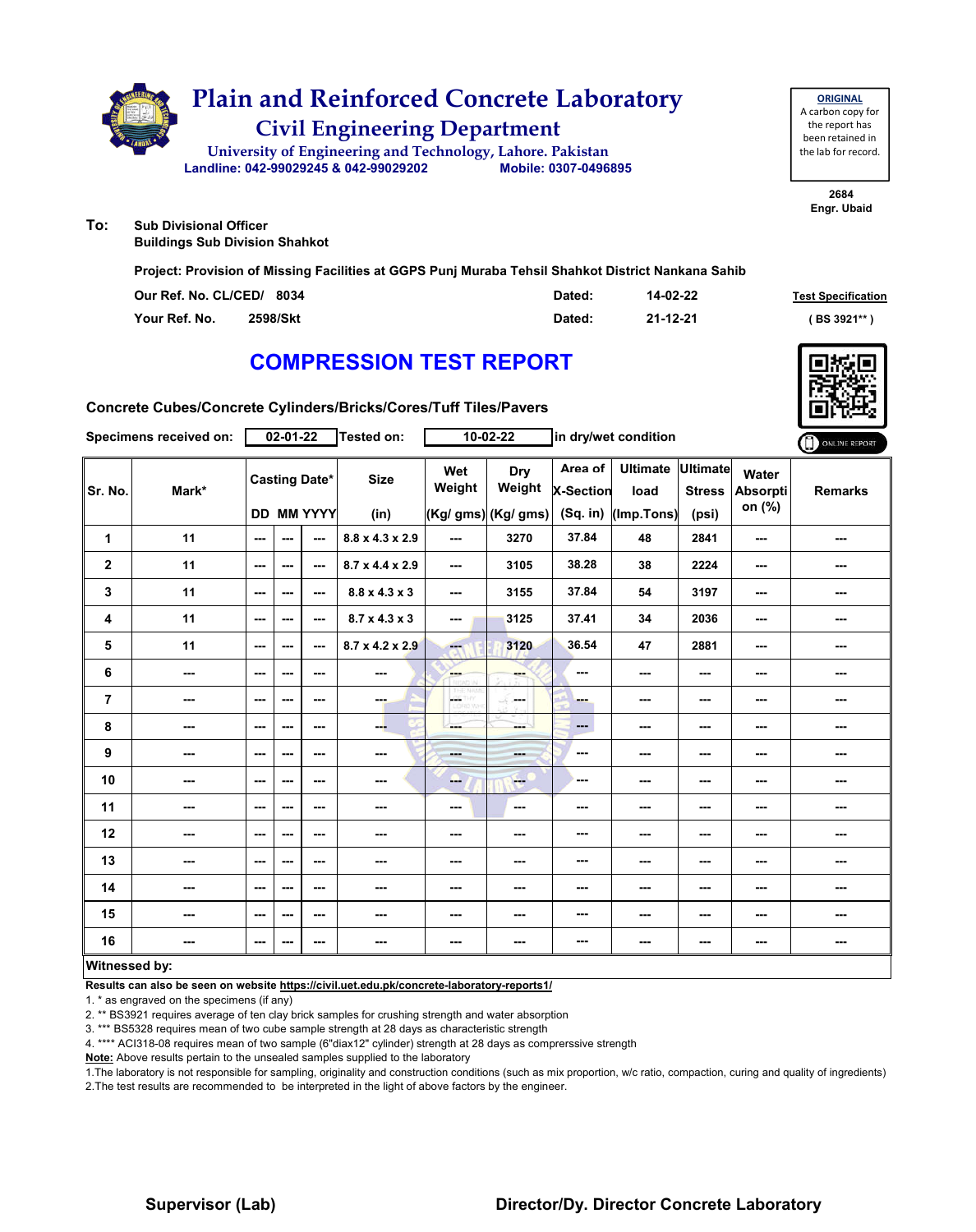

|               | Assistant Resident Engineer, NESPAK (Pvt) Ltd. (M/s MWEB ARCC JV)                                                                                              |        |          |                           |
|---------------|----------------------------------------------------------------------------------------------------------------------------------------------------------------|--------|----------|---------------------------|
|               | Project: Storm Water Drainage System from Haji Camp to River Ravi via Lakshmi Chowk, Mcleoad Road,<br>Nabha Road, Chuburji and Sham Nagar, Lahore (Package-II) |        |          |                           |
|               | Our Ref. No. CL/CED/ 8035                                                                                                                                      | Dated: | 14-02-22 | <b>Test Specification</b> |
| Your Ref. No. | 3882/11/MWA/01/284                                                                                                                                             | Dated: | 17-01-22 | (BS 3921**)               |

## **COMPRESSION TEST REPORT**



**Concrete Cubes/Concrete Cylinders/Bricks/Cores/Tuff Tiles/Pavers**

|                | Specimens received on:   |          | 20-01-22 |                                           | Tested on:                  |               | 10-02-22                              | in dry/wet condition                      |                                         | ONLINE REPORT          |                                    |                |
|----------------|--------------------------|----------|----------|-------------------------------------------|-----------------------------|---------------|---------------------------------------|-------------------------------------------|-----------------------------------------|------------------------|------------------------------------|----------------|
| Sr. No.        | Mark*                    |          |          | <b>Casting Date*</b><br><b>DD MM YYYY</b> | <b>Size</b><br>(in)         | Wet<br>Weight | Dry<br>Weight<br>$(Kg/gms)$ (Kg/ gms) | Area of<br><b>X-Section</b><br>$(Sq.$ in) | Ultimate Ultimate<br>load<br>(Imp.Tons) | <b>Stress</b><br>(psi) | Water<br><b>Absorpti</b><br>on (%) | <b>Remarks</b> |
| $\mathbf{1}$   | 39                       | $- - -$  | ---      | ---                                       | $8.8 \times 4.3 \times 3$   | 3570          | 3165                                  | 37.84                                     | 37                                      | 2190                   | 12.8                               | ---            |
| $\overline{2}$ | 39                       | ---      | ---      | ---                                       | $8.8 \times 4.3 \times 2.9$ | 3485          | 3090                                  | 37.84                                     | 50                                      | 2960                   | 12.78                              | ---            |
| 3              | 39                       | $--$     | ---      | ---                                       | $9 \times 4.2 \times 3.1$   | 3475          | 3120                                  | 37.8                                      | 36                                      | 2133                   | 11.38                              | ---            |
| 4              | 39                       | ---      | ---      | ---                                       | $8.9 \times 4.4 \times 2.8$ | 3505          | 3115                                  | 39.16                                     | 34                                      | 1945                   | 12.52                              | ---            |
| 5              | 39                       | $--$     | ---      | ---                                       | $9 \times 4.3 \times 3$     | 3485          | 3125                                  | 38.7                                      | 52                                      | 3010                   | 11.52                              |                |
| 6              | 39                       | ---      | ---      | ---                                       | $8.8 \times 4.3 \times 3$   | 3510          | 3135                                  | 37.84                                     | 32                                      | 1894                   | 11.96                              |                |
| $\overline{7}$ | 5                        | $--$     | ---      | $--$                                      | $8.9 \times 4.3 \times 3$   | 3720          | 3375                                  | 38.27                                     | 50                                      | 2927                   | 10.22                              | ---            |
| 8              | 5                        | $--$     | ---      | ---                                       | $9 \times 4.2 \times 3.1$   | 3660          | 3290                                  | 37.8                                      | 40                                      | 2370                   | 11.25                              | ---            |
| 9              | 5                        | $\cdots$ | ---      | $--$                                      | $8.9 \times 4.3 \times 2.9$ | 3740          | 3370                                  | 38.27                                     | 39                                      | 2283                   | 10.98                              | ---            |
| 10             | 5                        | $\sim$   | ---      | ---                                       | 9x4.3x3                     | 3630          | 3265                                  | 38.7                                      | 42                                      | 2431                   | 11.18                              | ---            |
| 11             | 5                        | $--$     | ---      | ---                                       | $8.8 \times 4.3 \times 3$   | 3750          | 3365                                  | 37.84                                     | 38                                      | 2249                   | 11.44                              |                |
| 12             | 5                        | $--$     | ---      | $--$                                      | $8.9 \times 4.3 \times 2.9$ | 3705          | 3320                                  | 38.27                                     | 48                                      | 2810                   | 11.6                               | ---            |
| 13             | ---                      | ---      | ---      | $--$                                      | ---                         | ---           | ---                                   | ---                                       | ---                                     | ---                    | ---                                | ---            |
| 14             | ---                      | $--$     | ---      | ---                                       | ---                         | ---           | ---                                   | ---                                       | ---                                     | ---                    | ---                                | ---            |
| 15             | $\overline{\phantom{a}}$ | ---      | ---      | ---                                       | ---                         | ---           | ---                                   | ---                                       | ---                                     | ---                    | ---                                | ---            |
| 16             | $\overline{\phantom{a}}$ | ---      | ---      | ---                                       | ---                         | ---           | ---                                   | ---                                       | ---                                     | ---                    | ---                                | ---            |
| Witnessed by:  |                          |          |          |                                           |                             |               |                                       |                                           |                                         |                        |                                    |                |

**Results can also be seen on website https://civil.uet.edu.pk/concrete-laboratory-reports1/**

1. \* as engraved on the specimens (if any)

2. \*\* BS3921 requires average of ten clay brick samples for crushing strength and water absorption

3. \*\*\* BS5328 requires mean of two cube sample strength at 28 days as characteristic strength

4. \*\*\*\* ACI318-08 requires mean of two sample (6"diax12" cylinder) strength at 28 days as comprerssive strength

**Note:** Above results pertain to the unsealed samples supplied to the laboratory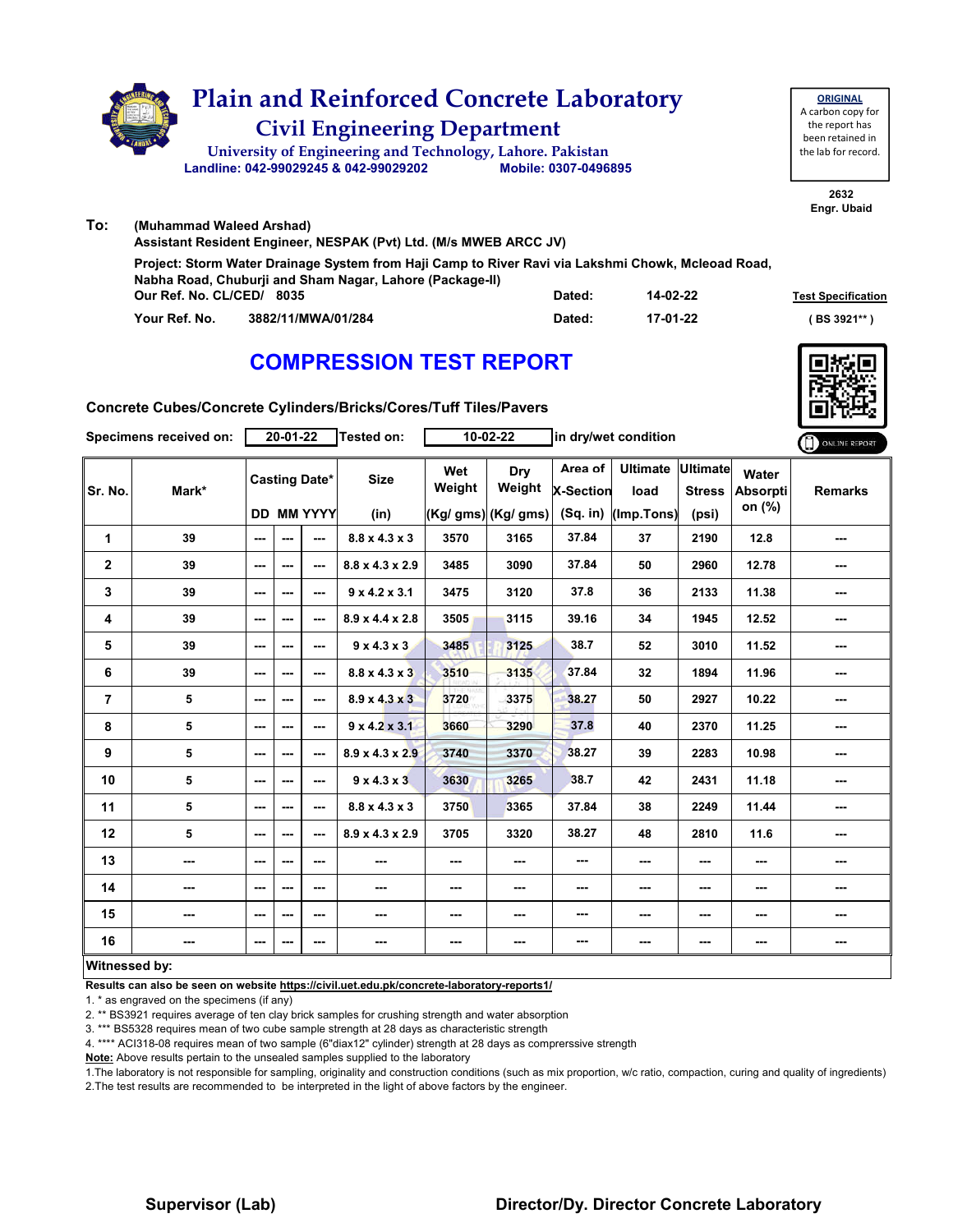

| <b>ORIGINAL</b>     |  |  |  |  |  |  |  |  |  |
|---------------------|--|--|--|--|--|--|--|--|--|
| A carbon copy for   |  |  |  |  |  |  |  |  |  |
| the report has      |  |  |  |  |  |  |  |  |  |
| been retained in    |  |  |  |  |  |  |  |  |  |
| the lab for record. |  |  |  |  |  |  |  |  |  |
|                     |  |  |  |  |  |  |  |  |  |

**2629 Engr. Ubaid**

**To: Muhammad Imran Khan (Material Engineer ECSP, MPA Hostel, Phase II) Engineering Consultancy Services Punjab (Pvt.) Limited**

**Project: Engineering Consultancy Services for Construction of MPA's Hostel Lahore, Phase-II (Group No.1)**

| Our Ref. No. CL/CED/ 8036 |                           | Dated: | 14-02-22 | <b>Test Specification</b> |
|---------------------------|---------------------------|--------|----------|---------------------------|
| Your Ref. No.             | <b>340/ECSP/MPA/ME/09</b> | Dated: | 12-01-22 | (BS 3921**)               |

### **COMPRESSION TEST REPORT**



**Concrete Cubes/Concrete Cylinders/Bricks/Cores/Tuff Tiles/Pavers**

|                | Specimens received on: |     | 20-01-22                 |                      | Tested on:                  |               | 10-02-22             | in dry/wet condition        |                         |                                  | ONLINE REPORT            |                |
|----------------|------------------------|-----|--------------------------|----------------------|-----------------------------|---------------|----------------------|-----------------------------|-------------------------|----------------------------------|--------------------------|----------------|
| Sr. No.        | Mark*                  |     |                          | <b>Casting Date*</b> | <b>Size</b>                 | Wet<br>Weight | Dry<br>Weight        | Area of<br><b>X-Section</b> | <b>Ultimate</b><br>load | <b>Ultimate</b><br><b>Stress</b> | Water<br><b>Absorpti</b> | <b>Remarks</b> |
|                |                        |     |                          | <b>DD MM YYYY</b>    | (in)                        |               | $(Kg/gms)$ (Kg/ gms) | $(Sq.$ in)                  | (Imp.Tons)              | (psi)                            | on (%)                   |                |
| 1              | 23                     | --- | ---                      | ---                  | 9x4.4x3                     | 3755          | 3370                 | 39.6                        | 39                      | 2206                             | 11.42                    | ---            |
| $\mathbf 2$    | 23                     | --- | $\sim$ $\sim$            | ---                  | $8.7 \times 4.3 \times 3.1$ | 3695          | 3230                 | 37.41                       | 38                      | 2275                             | 14.4                     | ---            |
| 3              | 23                     | --- | $\overline{\phantom{a}}$ | ---                  | $8.8 \times 4.3 \times 3$   | 3715          | 3345                 | 37.84                       | 44                      | 2605                             | 11.06                    | ---            |
| 4              | 23                     | --- | $\overline{\phantom{a}}$ | ---                  | $8.7 \times 4.3 \times 2.8$ | 3550          | 3185                 | 37.41                       | 43                      | 2575                             | 11.46                    | ---            |
| 5              | 23                     | --- | $\sim$ $\sim$            | ---                  | $8.9 \times 4.3 \times 3.1$ | 3765          | 3385                 | 38.27                       | 50                      | 2927                             | 11.23                    | ---            |
| 6              | Sword                  | --- | $\sim$ $\sim$            | ---                  | $8.9 \times 4.4 \times 3$   | 3665          | 3295                 | 39.16                       | 44                      | 2517                             | 11.23                    | ---            |
| $\overline{7}$ | Sword                  | --- | ---                      | ---                  | $9 \times 4.4 \times 3$     | 3605          | 3245                 | 39.6                        | 46                      | 2602                             | 11.09                    | ---            |
| 8              | <b>Sword</b>           | --- | $\sim$ $\sim$            | ---                  | $8.8 \times 4.3 \times 3$   | 3575          | 3190                 | 37.84                       | 60                      | 3552                             | 12.07                    | ---            |
| 9              | <b>Sword</b>           | --- | $\sim$ $\sim$            | ---                  | $8.8 \times 4.4 \times 3$   | 3718          | 3328                 | 38.72                       | 38                      | 2198                             | 11.72                    | ---            |
| 10             | Sword                  | --- | ---                      | ---                  | $8.7 \times 4.3 \times 2.9$ | 3520          | 3150                 | 37.41                       | 34                      | 2036                             | 11.75                    | ---            |
| 11             | ---                    | --- | ---                      | ---                  | ---                         | $--$          | ---                  | ---                         | ---                     | ---                              | ---                      | ---            |
| 12             | ---                    | --- | $\sim$ $\sim$            | ---                  | ---                         | $--$          | ---                  | ---                         | ---                     | ---                              | ---                      | ---            |
| 13             | ---                    | --- | $\overline{\phantom{a}}$ | ---                  | ---                         | $--$          | ---                  | ---                         | ---                     | ---                              | ---                      | ---            |
| 14             | ---                    | --- | ---                      | ---                  | ---                         | ---           | ---                  | ---                         | ---                     | ---                              | ---                      | ---            |
| 15             | ---                    | --- | ---                      | $--$                 | ---                         | $\sim$        | ---                  | ---                         | $\sim$ $\sim$           | ---                              | ---                      | ---            |
| 16             | ---                    | --- | $\sim$ $\sim$            | ---                  | ---                         | ---           | ---                  | ---                         | ---                     | ---                              | $\cdots$                 | ---            |
| Witnessed by:  |                        |     |                          |                      |                             |               |                      |                             |                         |                                  |                          |                |

**Results can also be seen on website https://civil.uet.edu.pk/concrete-laboratory-reports1/**

1. \* as engraved on the specimens (if any)

2. \*\* BS3921 requires average of ten clay brick samples for crushing strength and water absorption

3. \*\*\* BS5328 requires mean of two cube sample strength at 28 days as characteristic strength

4. \*\*\*\* ACI318-08 requires mean of two sample (6"diax12" cylinder) strength at 28 days as comprerssive strength

**Note:** Above results pertain to the unsealed samples supplied to the laboratory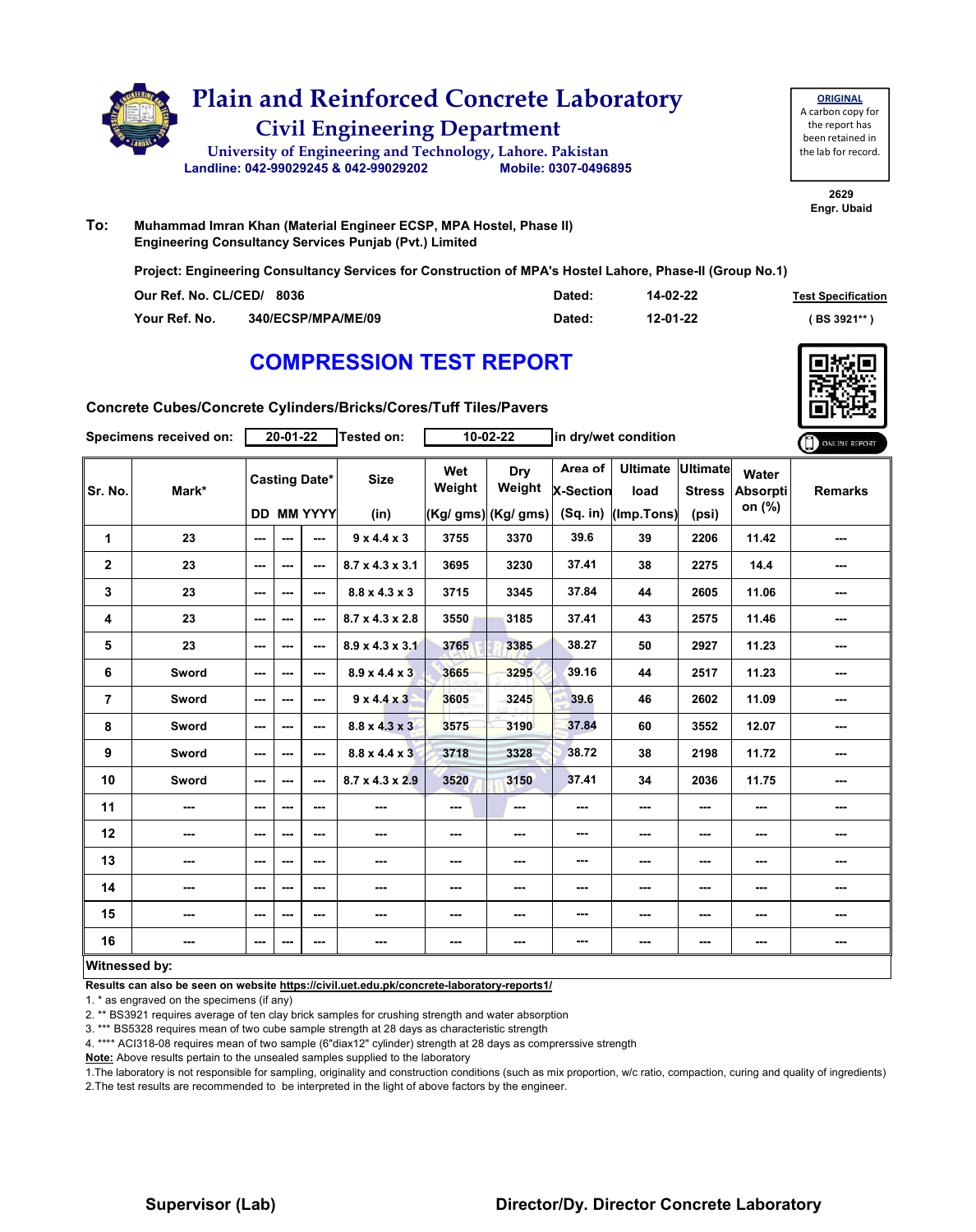

**To: Engr. Muhammad Waqas Younis (Maintenance Engineer PU, Lahore) University of the Punjab, Lahore**

**Project: Construction of School of Economics at Q.A.C. University of the Punjab, Lahore**

| Our Ref. No. CL/CED/ 8037 |                      | Dated: | 14-02-22 | <b>Test Specification</b> |
|---------------------------|----------------------|--------|----------|---------------------------|
| Your Ref. No.             | <b>D-741-MEIV/DE</b> | Dated: | 14-01-22 | (BS 3921**                |

### **COMPRESSION TEST REPORT**

**2616 Engr. Ubaid**

**ORIGINAL** A carbon copy for the report has been retained in the lab for record.

**Concrete Cubes/Concrete Cylinders/Bricks/Cores/Tuff Tiles/Pavers**

|                         | Specimens received on:   |               | 19-01-22 |                      | Tested on:                  |               | 10-02-22             | in dry/wet condition        |                           |                          |                          | ONLINE REPORT  |
|-------------------------|--------------------------|---------------|----------|----------------------|-----------------------------|---------------|----------------------|-----------------------------|---------------------------|--------------------------|--------------------------|----------------|
| Sr. No.                 | Mark*                    |               |          | <b>Casting Date*</b> | <b>Size</b>                 | Wet<br>Weight | Dry<br>Weight        | Area of<br><b>X-Section</b> | Ultimate Ultimate<br>load | <b>Stress</b>            | Water<br><b>Absorpti</b> | <b>Remarks</b> |
|                         |                          |               |          | <b>DD MM YYYY</b>    | (in)                        |               | $(Kg/gms)$ (Kg/ gms) | (Sq. in)                    | (Imp.Tons)                | (psi)                    | on (%)                   |                |
| 1                       | <b>ST</b>                | ---           | ---      | ---                  | $8.5 \times 4.2 \times 2.7$ | 3465          | 3145                 | 35.7                        | 90                        | 5647                     | 10.17                    | ---            |
| $\overline{\mathbf{2}}$ | <b>ST</b>                | ---           | $- - -$  | ---                  | $8.5 \times 4.1 \times 2.8$ | 3540          | 3215                 | 34.85                       | 56                        | 3599                     | 10.11                    | ---            |
| 3                       | <b>ST</b>                | ---           | ---      | $--$                 | 8.8 x 4.2 x 2.8             | 3555          | 3250                 | 36.96                       | 80                        | 4848                     | 9.38                     | ---            |
| 4                       | <b>ST</b>                | $--$          | ---      | ---                  | $8.7 \times 4.2 \times 2.8$ | 3515          | 3200                 | 36.54                       | 50                        | 3065                     | 9.84                     | ---            |
| 5                       | <b>ST</b>                | ---           | ---      | ---                  | $8.5 \times 4.1 \times 2.7$ | 3485          | 3180                 | 34.85                       | 58                        | 3728                     | 9.59                     | ---            |
| 6                       | <b>ST</b>                | $\cdots$      | ---      | $--$                 | $8.7 \times 4.3 \times 2.8$ | 3700          | 3370                 | 37.41                       | 52                        | 3114                     | 9.79                     | ---            |
| 7                       | <b>ST</b>                | $--$          | ---      | ---                  | $8.7 \times 4.2 \times 2.8$ | 3595          | 3260                 | 36.54                       | 48                        | 2943                     | 10.28                    | ---            |
| 8                       | <b>ST</b>                | $--$          | ---      | $- - -$              | $8.9 \times 4.4 \times 2.7$ | 3620          | 3315                 | 39.16                       | 46                        | 2631                     | 9.2                      | ---            |
| 9                       | <b>ST</b>                | $\sim$ $\sim$ | $- - -$  | ---                  | $8.4 \times 3.9 \times 2.8$ | 3615          | 3305                 | 32.76                       | 46                        | 3145                     | 9.38                     | ---            |
| 10                      | <b>ST</b>                | $--$          | ---      | ---                  | $8.4 \times 4 \times 2.8$   | 3560          | 3245                 | 33.6                        | 66                        | 4400                     | 9.71                     | ---            |
| 11                      | $\overline{\phantom{a}}$ | $--$          | ---      | ---                  | ---                         | $--$          | ---                  | ---                         | ---                       | $\overline{\phantom{a}}$ | ---                      |                |
| 12                      | $\overline{\phantom{a}}$ | $--$          | ---      | ---                  | $\sim$                      | ---           | ---                  | ---                         | ---                       | $--$                     | ---                      |                |
| 13                      | $\sim$                   | $--$          | ---      | ---                  | $\cdots$                    | ---           | ---                  | ---                         | ---                       | $--$                     | ---                      | ---            |
| 14                      | ---                      | $--$          | ---      | ---                  | ---                         | $--$          | ---                  | ---                         | $--$                      | ---                      | $\overline{\phantom{a}}$ | ---            |
| 15                      | ---                      | ---           | ---      | $--$                 | ---                         | ---           | ---                  | ---                         | ---                       | $\sim$                   | ---                      | ---            |
| 16                      | $\overline{\phantom{a}}$ | ---           | ---      | ---                  | ---                         | ---           | ---                  | ---                         | ---                       | ---                      | $\cdots$                 | ---            |
| Witnessed by:           |                          |               |          |                      |                             |               |                      |                             |                           |                          |                          |                |

**Results can also be seen on website https://civil.uet.edu.pk/concrete-laboratory-reports1/**

1. \* as engraved on the specimens (if any)

2. \*\* BS3921 requires average of ten clay brick samples for crushing strength and water absorption

3. \*\*\* BS5328 requires mean of two cube sample strength at 28 days as characteristic strength

4. \*\*\*\* ACI318-08 requires mean of two sample (6"diax12" cylinder) strength at 28 days as comprerssive strength

**Note:** Above results pertain to the unsealed samples supplied to the laboratory